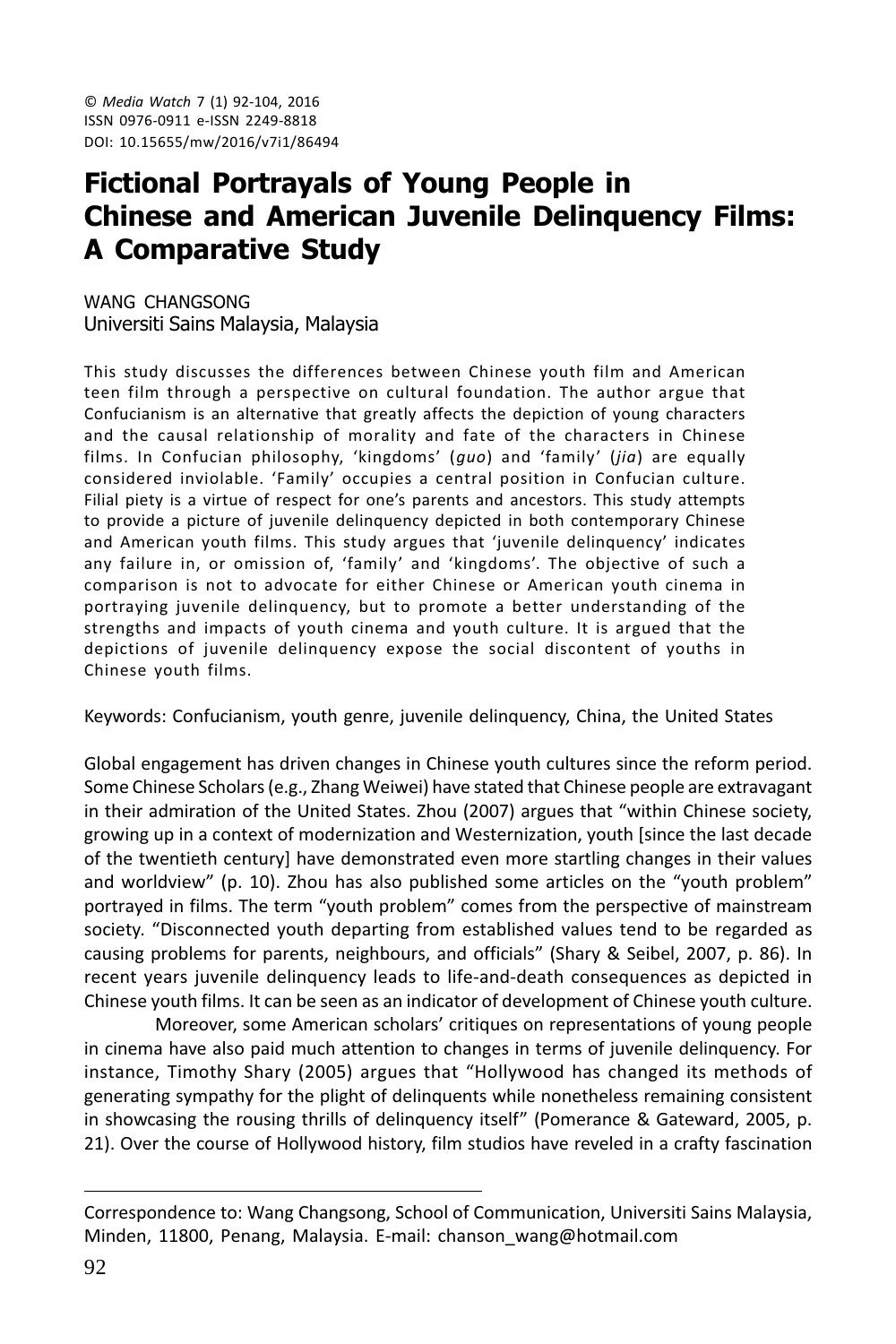with juvenile delinquency, which has been traditionally founded on a certain masculine mythology. Juvenile delinguency films are also touching society in its most elementary aspect. Shary and Seibel believe that "the American origin of the juvenile delinguency movies influenced their historical reception... American values were associated with ideas of cultural and social decline" (2007, p. 159).

Following such a trend, the debate over juvenile delinquency among young people is a substantial concern in this study. This study specifically examines the way of portraying young people that focuses not only on features and characteristics of young protagonists, but also on the nature of portrayals of juvenile delinguency, such as narrative style and film form, as well as social indicators. This implies that the differences in both youth cinemas should be treated in terms of essence, instead of degree (e.g., degree of badness).

Thus, this study focuses on differences in essence, context, and representation of juvenile delinquency in both Chinese and American youth cinemas. An overview of the contemporary Chinese youth cinema is provided, including a brief cultural foundation, industrial trends, and market acceptability. Comparisons are made between the Chinese youth cinema and American youth cinema in terms of juvenile delinquency, and its social implications.

#### **Study Objective**

The purpose of this study is to present a profile of Chinese youth cinema, comparing and contrasting it with American youth cinema. This can provide representative perceptions of juvenile delinquency in the youth genre, so that the national differences in filmmaking and outcomes may be better understood and interpreted. The objective of such a comparison is not to advocate for either Chinese or American youth cinema in portraying juvenile delinguency, but to promote a better understanding of the strengths and impacts of youth cinema and youth culture.

#### Methodology

The employment of content analysis in this study aims to analyse the content of selected films that use qualitative procedures for assessing the significance of particular ideas or meanings in the films. After viewing each film, some questions in the viewers' minds will arise—how the film portrays a personal identity or sense of a particular character, what represents the relationship between different characters, which plot addresses moral values as an issue, or who is the victim in the film. The fact, however, is that film content provides various potential ways of answering those questions. The advisable way to describe and analyze film content is that we should employ less subjective preferences and selectiveness. The purpose of content analysis in this study also includes reflecting on cultural patterns of groups, institutions, and societies. Anders et al. (1998) state that content analysis is one method for the systematic analysis of communications content; it is by no means the only method for studying media content (p. 91). Hence, the particular attention to the employment of content analysis in this study is geared towards making the specialized vocabulary of content analysis more accessible and providing concrete examples of the analytic process.

#### **Cultural Foundation**

The Chinese youth film industry has drawn upon talent from the world of the youth/teen genre. In the contemporary era, the youth genre has outlived its educational, inspirational,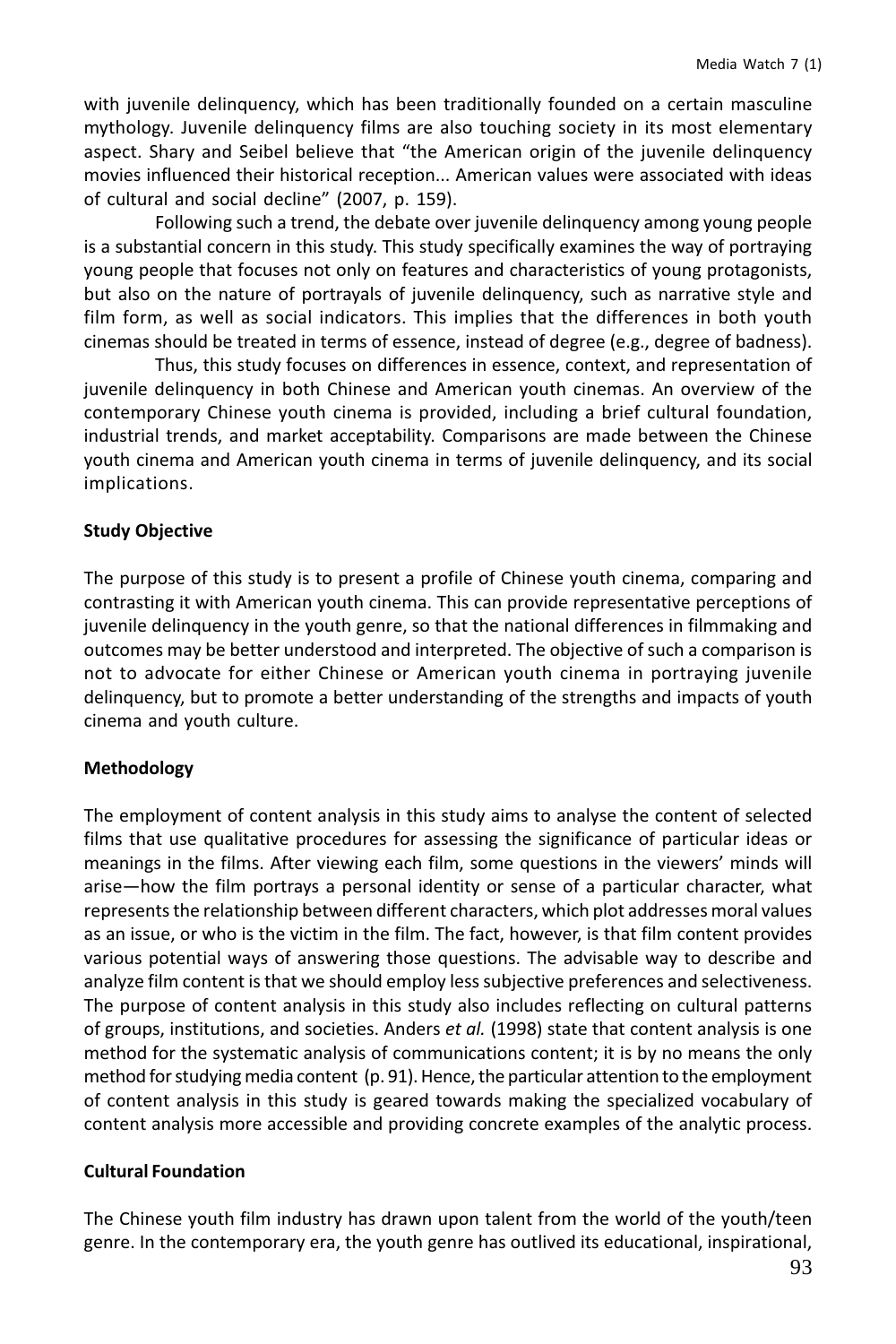realistic purposes. The influx of American youth films has given an added stimulus to the Chinese film industry. The appearance of the sexual conquests of the characters in American Pie in many ways presented a radical change for Chinese youth film. It is an excellent example of the teen sex-quest story that impacted on Chinese youth audiences. In the 2000s, the Chinese film series Pubescence (Mainland China) demonstrates not conventional young Chinese characters but libidinous young protagonists. These films all followed the sex-quest plotline, and collectively revealed taboos of teen sex, such as portraying the male protagonist masturbating with underwear on. However, an extraordinary fact should be paid much attention while we admit the influx of American, and Western, culture. The content of Chinese youth film is influenced by Chinese culture itself, including Buddhism, Confucianism, and the Chinese classics. Dominant among those influences, the Confucian philosophical traditions emphasize respectful, benevolent and hierarchical relations, harmonious social relations, and moral strength.

Chinese culture, especially Confucian culture, tends to give a considerable amount of reverence for life as an absolute ethic. Significantly, Confucianism is an alternative that greatly affects the depiction of young characters and the causal relationship of morality and fate of the characters. Why, then, use Chinese Confucianism in youth films to offer an ethical system that shapes the familial and young characters' personal values? Why not use other ethical and philosophical system? Confucianism is the great Chinese tradition that has gathered around the teachings of Confucius<sup>1</sup> for over 2,500 years (Littlejohn, 2011, p. xix). As a result, it infuses all phases of Chinese life. It is reflected in China's poetry and history, its government and social life, and the ethics that have shaped society (Hoobler & Hoobler, 2009, p. 8). The fact is that Confucianism influenced not only China, but also some other countries and regions such as Japan, and elements of Confucianism can be found in the cultures of those countries. Dorothy Hoobler and Thomas Hoobler (2009) state that the same is true of Vietnam, North and South Korea, Hong Kong, Taiwan and Singapore (p. 9).

According to Sheila Cornelius and Ian Haydn Smith (2002), Confucius' teachings became an essential part of the imperial examination system by which men entered the governing class (p. 4). Shigeki Kaizuka (2002) also argued that Confucius made his way round the various kingdoms of eastern China, spreading his own particular theory of government (p. 13). In Confucian philosophy, 'kingdoms' (quo) and 'family' (jia) are equally considered inviolable. 'Family' occupies a central position in Confucian culture. Filial piety is a virtue of respect for one's parents and ancestors. It is defined as lifelong service to parents. In terms of this obligation to father/past generations, Cornelius and Smith (2002) argue that:

... the family was a microcosm of society and operated under the same hierarchical system, with the most important relationship within the family being that between father and son (p. 69).

This reflects their understanding of two relationships of the well-known Confucian 'Five Relationships'<sup>2</sup>: (a) jun wei chen gang (ruler guides subject), and (b) fu wei zi gang (father guides son). Interestingly, the legacy of Confucian ethics for centuries has remained the role of a son's (or a daughter's) obligation<sup>3</sup> to the domestic sphere and to their secondary position to their parents. On the other hand, for Confucianism, material satisfaction between 'father' (fu) and 'son' (zi) has no priority for either side. Spiritual and moral satisfaction is more important for the father as a father and for the son as a son. It is argued that the basic characteristics of Confucian ethics are hierarchy and inequality, and 94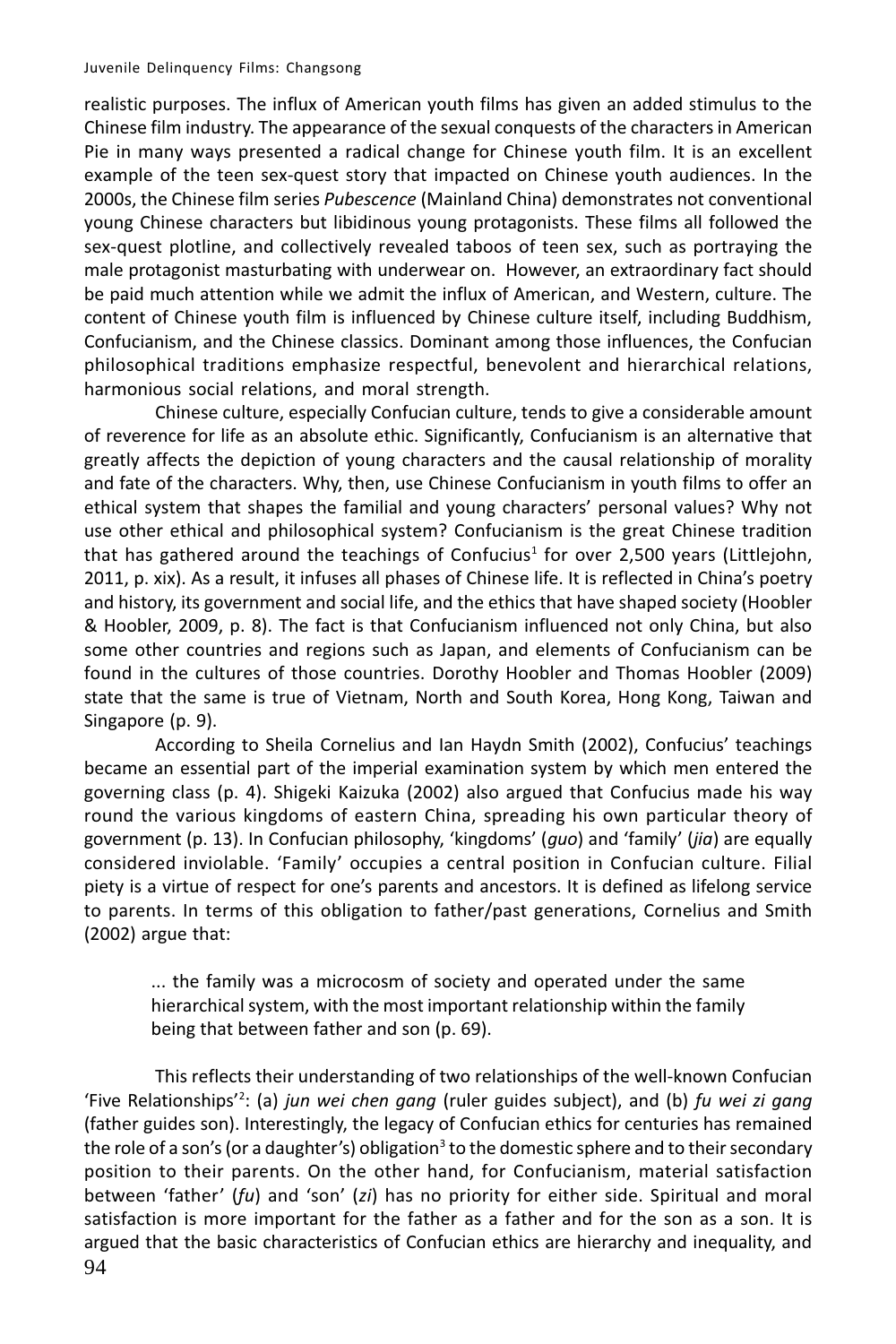that the typical manifestations of hierarchical and unequal relationships are integral to that ethical relationship (Zhao, 2007, p. 5). An understanding of the ethical relationship between a 'father' and his 'son' (or, in general, his children) 'lies at centre' (p. 5) of Confucian ethics, and may thus provide a better understanding of Confucian ethical theory.

In Chinese culture, the relationship between the father and child (ren) is viewed as a significant relationship in everyone's social life. While this study focuses on the issues related to representations of juvenile delinquency, within that the quality of the fatherchild relationships is more important than the masculinity of the father. The conventional belief is that since 'filial piety' is a cardinal value in Confucianism, a salient feature of the father-son relationship is unquestioned obedience of the son to the authority of the father (Tu, 1985, p. 115). However, Lamb (2010) argues that the rising level of education among younger fathers in China explains some generational changes, especially in urban centers like Shanghai and Hong Kong (p. 351). He believes that Chinese filial piety and Confucianism have thus changed, and apparently also have not had a uniform effect on all fathers, past or present.

### **Youth Cinemas in China and America**

Confucius once stated that food and sex are basic human desires (yinshi nannü, ren zhi *dayu*). In traditional Chinese culture, sexual desire is either cryptically represented or considered dirty and abusive. It actually embodies a broader concept of intemperance. Qing dynasty poet Wang Yongbin provides an insight into sex drive: of all evils, carnality is the foremost (wan'e yin weishou). This section specifically examines the youth cinemas in China and America through this perspective, and illustrates the relationship between sex and youth genre.

Young people conform to sex role standards when the relationships with their fathers are close. According to Pleck (2010), a similar conclusion was suggested by research on other aspects of psychosocial adjustment and on achievement: paternal warmth or closeness appeared beneficial, whereas paternal masculinity appeared to be irrelevant (Lamb, 2010, p. 98). Although it is not possible to deny the 'change' to Confucianism, the important feature of 'father' has not changed. Tu (1985) argued that the father's ego ideal, his wishes for himself as well as what he has created, as standards of emulation for his family, is an integral part of the legacy that the son receives (p. 119). For example, the Chinese philosopher Mencius' statement of 'fu zi you qin' (father and son ought to have a close relation) is employed to analyze the motivation of the young son's behaviour after committing a crime in the film Walking on the Wild Side (Han Jie, 2006). The young male protagonist's father works in a mining area far away from his home, so he lives with his mom at home but his mom only scolds him without proper teaching. The classic Chinese literary text 'Three-Character Scripture'<sup>4</sup> states that to feed without teaching (yang bu jiao), is the father's fault (fu zhi quo), or in other words, a child is better unborn than untaught. It embraces the importance of fathers in the Chinese family. But in the film, the absence of the father figure leads to the loneliness of an adolescent.

Young people in American youth films find themselves involved in sexual activities, whether intercourse, foreplay, or the basic negotiation of sexual preference; "The majority of these narratives could be characterized as comedies, although they tend to take seriously the stakes of sex" (Shary, 2005, p. 63). These young protagonists in Chinese youth films are also involved in sexual activities, but the majority of the narratives display tragic, unfortunate, sorrowful predestination and negative representations. Confucian culture is significant in these films for a variety of reasons, not least of which is explaining such a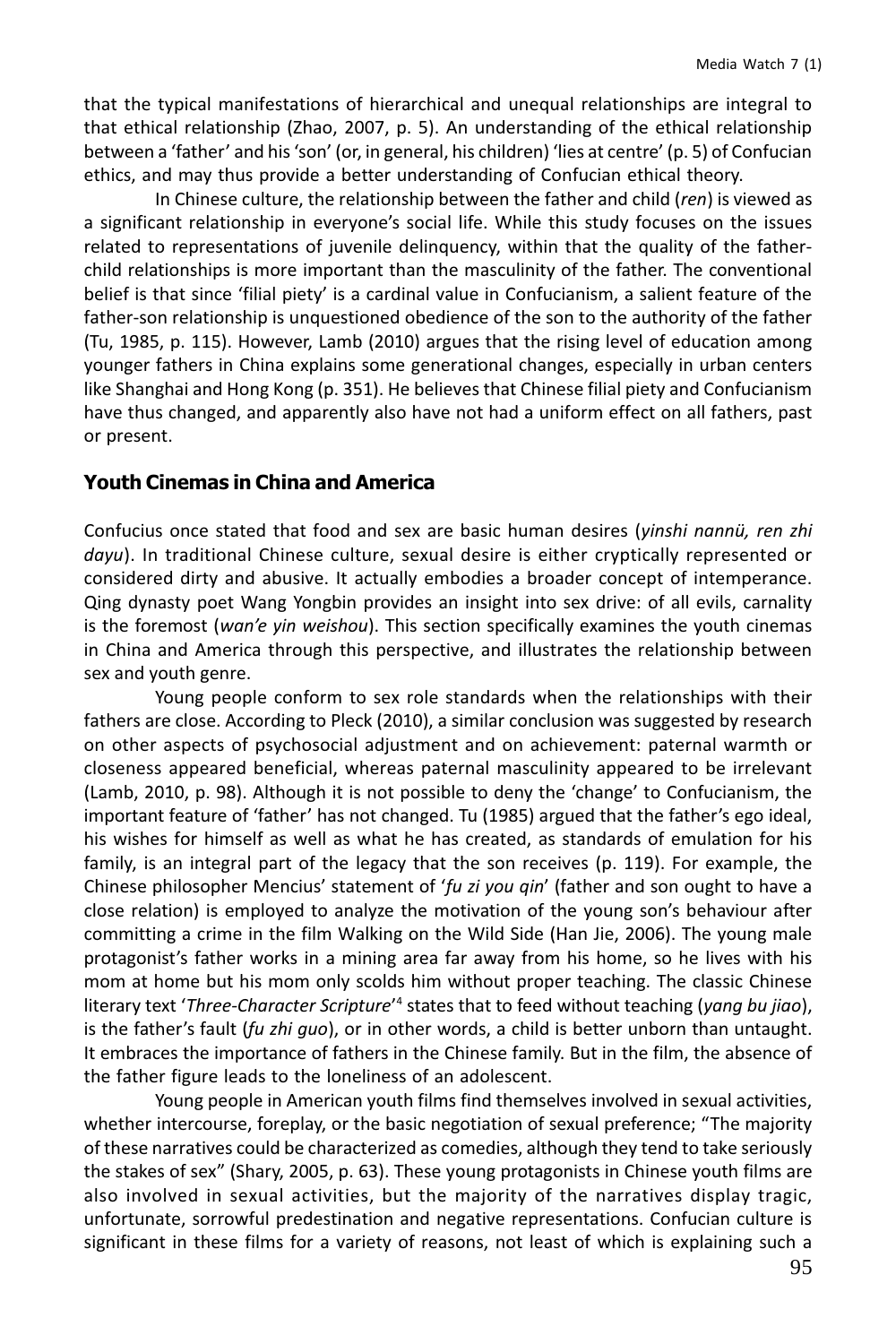difference. Confucius addressed his students by saying that "As sexual desire diminishes with age, there may be less conflict between the desire for sex and the desire to do good (at the very least, the older crowd may not waste so much time thinking about sex)" (Bell, 2010, p. 153). This is not to imply that the desire for sex needed to be entirely extinguished, but it indicates that adolescents may have difficulty controlling and subordinating to moral principles.

### American Youth Cinema

Shary described American youth cinema after 1994 as 'the return of teen sex' (2005, p. 104). He argued that the narrative emphasis on sexual conquest has become 'prominent' since the later 1990s. A considerable number of films are covered in his study, such as Kids (Larry Clark. 1995), Cruel Intentions (Roger Kumble, 1999), American Pie (series), Real Women Have Curves (Patricia Cardoso, 2002), What a Girl Wants (Dennie Gordon, 2003), and Confessions of a Teenage Drama Queen (Sara Sugarman, 2004). Teen films produced after 2005 continue this trend, for example Love at First Hiccup (Barbara Topsøe-Rothenborg, 2009), Fired Up (Will Gluck, 2009), and 16 Wishes (Peter DeLuise, 2010).

Shary (2005) believes that the surest sign of change since the 1980s was that teens on screen began having sex again, and even liking it, as they learned to explore their sexual practices and endeavored to actually educate themselves about the subject (p. 89). However, he also argues that the narrative emphasis on sexual conquests was not prominent in those youth films (produced after 1994) as much as it had been in the early to mid-1980s (p. 104). Shary (2002) pointed out that portrayals of teen sex in '90s youth films are not quite as pessimistic or condescending, although it is usually shown to be distinctly more problematic than it was in the '80s (p. 235). Although the majority of youth sex in cinema remains problematic, youth films such as American Pie and its sequel (e.g., American Pie 2: Secret Disquise in 2001, and American Pie Presents Book of Love in 2009) represent 'a return of the romp or even an inauguration of more balanced, meaningful depictions of carnal education remains to be seen' (2002, p. 238).

100 Girls (Michael Davis, 2000) tells a story about a college freshman who is trapped in an elevator after leaving a party at a women's dormitory with an unknown, unseen woman when the power goes out. He and this unknown woman have sex in the dark. When he wakes up in the morning—still in the elevator—he finds himself alone with a pair of her panties. He then tries to identify his mystery dream girl from a whole dormitory of young women. A film like 100 Girls offers another clear perception of teen sex: without seeing the face of a girl, the boy may have sex with her. Libb Thims (2007) tried to explain it from the perspective of 'thermodynamic system', he states that:

... the relation between heat and order also explains the stereotypical inverse connection between the highly ordered neurological nature of geeks and nerds, to use common terms, and their lower levels of physical hotness, on average, as well as the less ordered neurological nature of supermodels and beauties and their higher levels of physical hotness, on average (p. 501).

Thus, we find that Cynthia (played by Jaime Pressly)—the 'hottest of the  $100'$  states in her notes: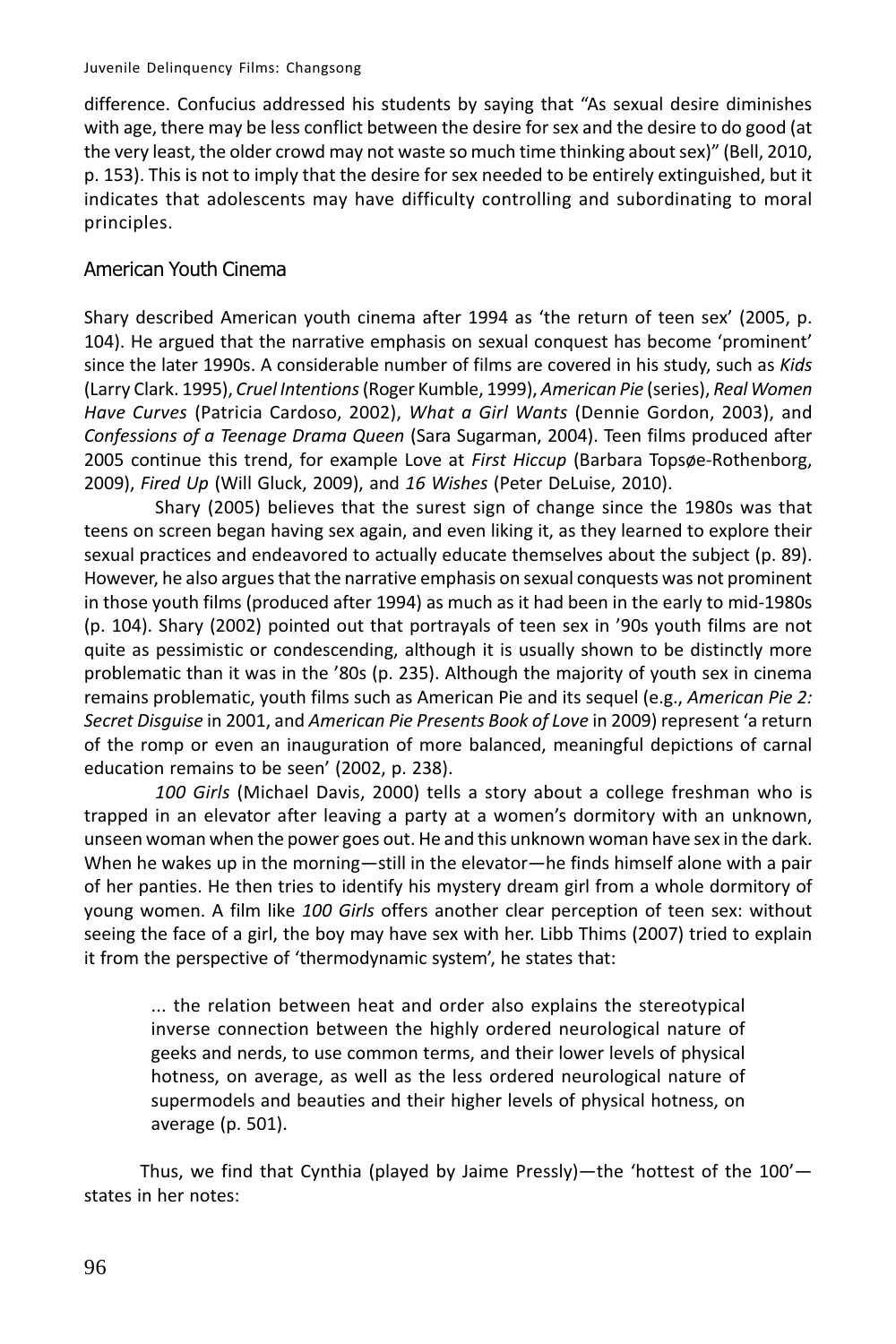"I'm not stupid. I know I got things easy. Guys will pretty much do anything for me because of the way I look. It's a case. You see, nothing is a challenge for me. Everything's made easy. And if I ever actually do, do something on my own, then everyone assumes I got there because of the way I look. It sucks."

Yet instead of examining the nature of love's dynamics, 100 Girls attempts to highlight the male protagonist's motivated behaviour after sex in the elevator. This film approaches youth sexual practice from a very facetious point of view, depicting it as a licit love affair, and devoid of any real sexual responsibility.

### Chinese Youth Cinema

When we look at the representations of sex, Confucianism is frequently described as sexnegative, but that is incorrect. Fang Fu Ruan (1991), the Chinese physician and medical historian, has argued that Confucius himself never spoke slightingly of the sexual impulse (p. 19). Ruan (1991) also noted that "when teenagers and youths become conscious of sex, they will look toward young and beautiful women" (p. 20). Madsen and Strong (2003) examined the early Confucian masters' classics (e.g., The Works of Mencius) in terms of human sexuality as well as sex, and they argued that "it is not something that we need to despair and repress" (p. 149). However, "to purify the heart and diminish the desires" was highlighted in Later Chronicles of the Han Dynasty<sup>5</sup>. In the current decade, some Chinese scholars point out that there is a renaissance of Confucianism in contemporary Chinese communities. Erika Yu discusses Confucian social and political aspirations in terms of quality and democracy as well as the Confucian conceptions and values. Yu also pays much attention to the application of Confucianism to the group that is 'coming-of-age' in modern Chinese communities and even in Western countries. Yu (2011) argues that the Confucian religion with its emphasis on filial piety present itself as a moderating force in the contemporary world of clashing civilizations (p. 89). She also believes that in the Confucian context, we may want to revive a series of terms in relationship to humanity and ritual propriety in public discourse (p. 134).

Even though some teenage characters in Chinese youth films audaciously have sex, and masturbate, the narrative emphasis on sexual conquest is different from those of American teenage characters. We find that boys' horny desires take place in the youth films produced in Mainland China, Taiwan and Hong Kong. But this 'sexual desire' (xing yu) always leads to some tragic, unfortunate, sorrowful narrative and negative representations. We find few narratives that could be characterized as comedies. There are some 2000s films that show scenes of having sex and masturbation, although primarily as non-comedy films, for example Shanghai Dreams (China) (2005) depicting a rape scene, and 2 Young (Hong Kong) (2005), which illustrates teenage parents who have sex at an early age as well as their unfortunate experiences after the girl becomes pregnant.

According to Jerry Liu (1984), Leung Po-Chi's No Big Deal (1980) and Yim Ho's The Happening (1980) represented the 'comeback' of 'youth films'. He (1984) argued that, "by the time of Lonely Fifteen (1982) and Happy Sixteen (1982), the genre was definitely in" (Liu, 1984, p. 57). The 'comeback' he referred to indicated a trendy revival of the youth genre of the 1960s in Hong Kong. The box-office success of *Encore* (Clifford Choi Gai-Gwong, 1980), consolidated the trend. In an interview<sup>6</sup>, Clifford Choi Gai-Gwong (1980) said the difficulty in the making of Encore, was to create a way to display the extraordinariness and characteristic depiction of common themes, and he admitted he was inspired by Robert Benton's Kramer vs. Kramer (1979)<sup>7</sup>. Kramer vs. Kramer, according to Roger Ebert (1979), is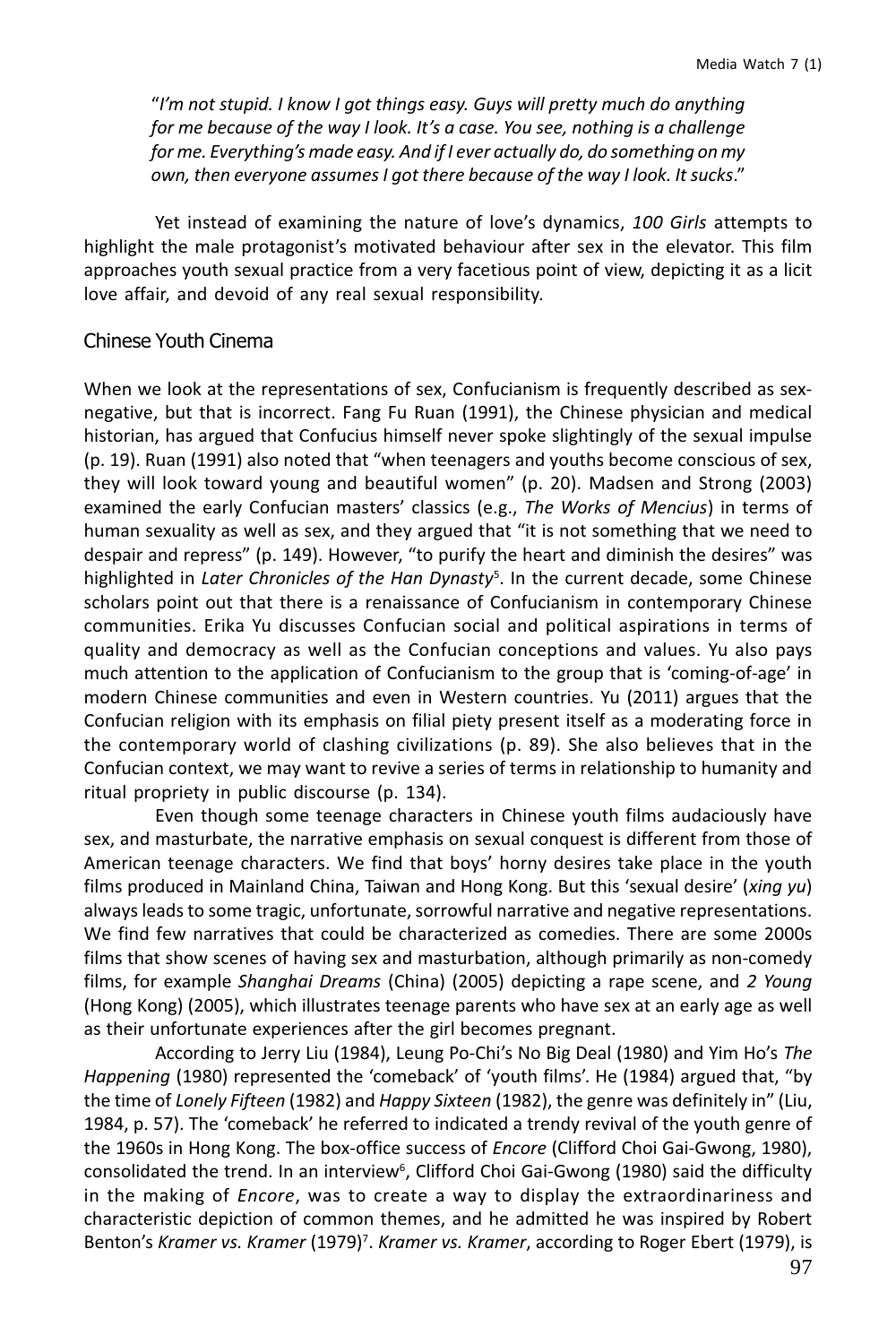"about a situation rich in opportunities for choosing up sides" (p. 393). Encore illustrates dissension between sons and fathers, competition in arenas as diverse as sports and love, and loyalty among true friends. These two films indeed share something in common: what matters in a story like this isn't who is right or wrong, but if the people involved are "able" to behave according to their own better nature" (Ebert, 1979, p. 393). *Encore* not only reveals the fabrication of a world of young people, but also exposes the process of interpreting youth. And, naturally, the theme about one's 'own better nature' in some sense is represented 'extraordinarily'.

The earlier films as mentioned above depicted some simple joys and frustrations of youth as a rite of passage. However, in 1982, there existed a heated debate on youth films in Hong Kong. Some directors and producers supported youth films, but some were opposed. According to Cheuk Pak Tong (2008), there were two seminars about 'youth films': (a) 'Film and Youth', released on Radio 1, Radio Television Hong Kong on the 1st and 2nd May 1982; and (b) 'A Panorama of Youth Films', held at the Hong Kong Art Centre on 16 May 1982; which attracted a great deal of attention from the media (p. 208).

Basically, the two opposite groups argued over the representation of youth, social issues portrayed on screen, and impact on young audiences. Those who supported youth films believed such films "reflected various current social issues, for example, [youth] prostitution" (Cheuk, 2008, p. 202). They also stated that "youth films exposed certain realistic problems in Hong Kong, particularly juvenile delinguency, to the audience, arousing public attention" (p. 202). Clifford Choi Gai-Gwong and Johnny Mak were the representatives of the supportive side. In the debate, Johnny Mak, the film writer, producer and director, defended Lonely Fifteen. He argued that this film embodied "no obscene or violent elements" (p. 202), but expose some existing problems in society. He was the executive producer of this film, and his student David Lai was the director. It was the first feature film Johnny Mak contributed to after he quit the local television industry.

Lonely Fifteen (David Lai, 1982) is a film adapted from the German film Christiane F. - We Children from Bahnhof Zoo ("Christiane F. - Wir Kinder vom Bahnhof Zoo", Uli Edel, 1981) (Zhang, 1983, p. 792). It depicts rebellious teenage girls during their high school years. This film is established by a series of still images, which illustrate the changes from a little girl in preschool to a problematic teenager in high school, along with some sound (e.g., dialogue, song, environmental sound) matching the presentation of each image. The opening scene clearly suggests the undocile nature of these teenage girls: one girl rubs her right ear and walks out of the principal's office; another girl walks in and the principal pulls her by the ear and scolds her-before the girl leaves the office her (illicit in the school) pager rings and the principal questions her why she brought the pager to school; as the girl claims it is to update her about her mother's illness, the principal then asks her to reply using the office telephone—unfortunately the girl's falsity is unmasked as the telephone has a recoding device; the principal replays the phone call, and there is only a time and date recorded on the track. Other plot lines illustrate disaffection and rebellion: stealing goods from supermarket, beating passers-by, drug taking, prostitution, etc. In this film, youth are depicted as marginalized people who are uneducated, unemployed, and abandoned by families. According to Cheung (2009), the film shows that "in a violent society, young people use violence as a means of survival" (p. 49).

# A Comparison on Cinematic Portraits of Juvenile Delinquency

In the following paragraphs, the comparison between Chinese youth films and American youth films are made in terms of representations of young characters existing in the subgenre 98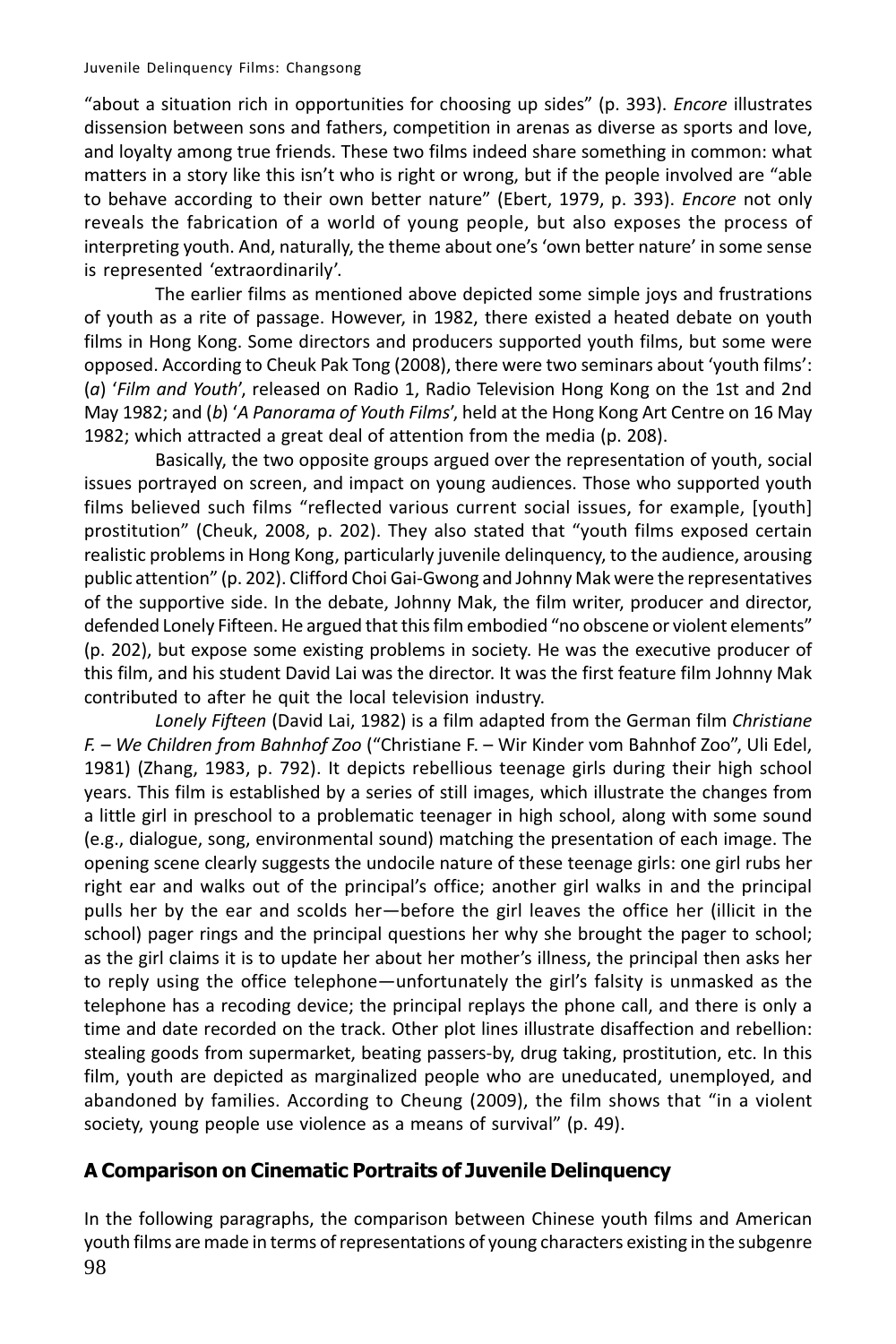of youth films-juvenile delinquency, since the most conspicuous differences usually remain aligned with the otherness of the cultural matrix.

The depictions of juvenile delinquency expose the social discontent of youths in Chinese youth films. Perhaps they are all just looking for a safe port for their feeling. As discussed earlier about rebellious teenage girls depicted in 1980s Hong Kong youth films, youth felt that they had no way out. Cheuk (2008) strongly believed that youth films expose certain realistic problems in Hong Kong, particular juvenile delinquency, to the audience, arousing public attention (p. 202). In an article about worldwide juvenile delinguency films, Lau (2010) suggests Chinese delinquents are certainly not depicted as criminals with high intelligence.

American juvenile delinquency films have moved away from the generational conflicts that had helped define the teenager as a cultural category. These films offer more complex explorations of juvenile violence. Also, the style of American juvenile delinquency films shows its uniqueness, as these recent films "employ a documentary realism that forces viewers to see violent or delinguent youth through their own eyes in ways never imagined by purveyors of commercially oriented 'teenpics' or reform-minded social problem films" (Finley, 2007, p. 80). *Elephant* (Gus Van Sant, 2003) is a perfect example. The following paragraph will discuss this film.

### Boys' Badness and Causes in Film

Chinese youth cinema and American teen cinema are similar, as the industries that so rely upon and influence youth have chosen to ignore the very vital issues of teens' delinguency and their causes. It seems that Hollywood and the rest of America would rather avoid the topic of boys' badness altogether than take the chance of being responsible for changing it (Pomerance & Gateward, 2005, p. 37). Similarly, Yeh and Davis (2005) argue that, in the history of the modern Chinese dramatic tradition, family ethical drama rose to handle the dilemmas of Confucian family ethics in the modern world (p. 240). They claimed juvenile delinguency was one of the forms representing crises of the family in Chinese drama. Ekotto and Koh (2009) have discovered that rebellion such as juvenile delinquency in Chinese productions "is more a matter of style than content" (p. 212). They specifically examine the Sixth-Generation filmmakers' works, such as Jia Zhangke and Zhang Yuan. Yeh and Davis (2005) believe that these Chinese films portray "a new understanding of parents and children, together with their mutual obligations" (p. 240).

Shary (2002) argues that the greatest change in any youth subgenre will almost certainly come from depictions of delinguency, which have seen considerable change and diversification in the past generation (p. 263). He points out that all the while youth would continue to become more conscious of their reasons for rebelling and, perhaps, become more effective at it.

A great number of scholars have discussed the representations of juvenile delinquency in Rebel Without a Cause (Nicholas Ray, 1955). Sidoli and Bovensiepen (1995) considered this film depicted psychological clichés of the weak, mother-bound youngster (p. 123). Reynolds (1996) argued it represents "rampant anti-momism" (p. 6). The young protagonist with a troubled past comes to a new town, finding friends and enemies at the same time. This rebellious young man seeks refuge in a gang of juvenile delinguents where he has to submit to a test of courage to become initiated.

This depiction of this rebel embraces teen tensions in sincere tones. Shary argues the influence of this film is difficult to underestimate. He also believes that James Dean's performance in Rebel Without a Cause is certainly the most influential of any juvenile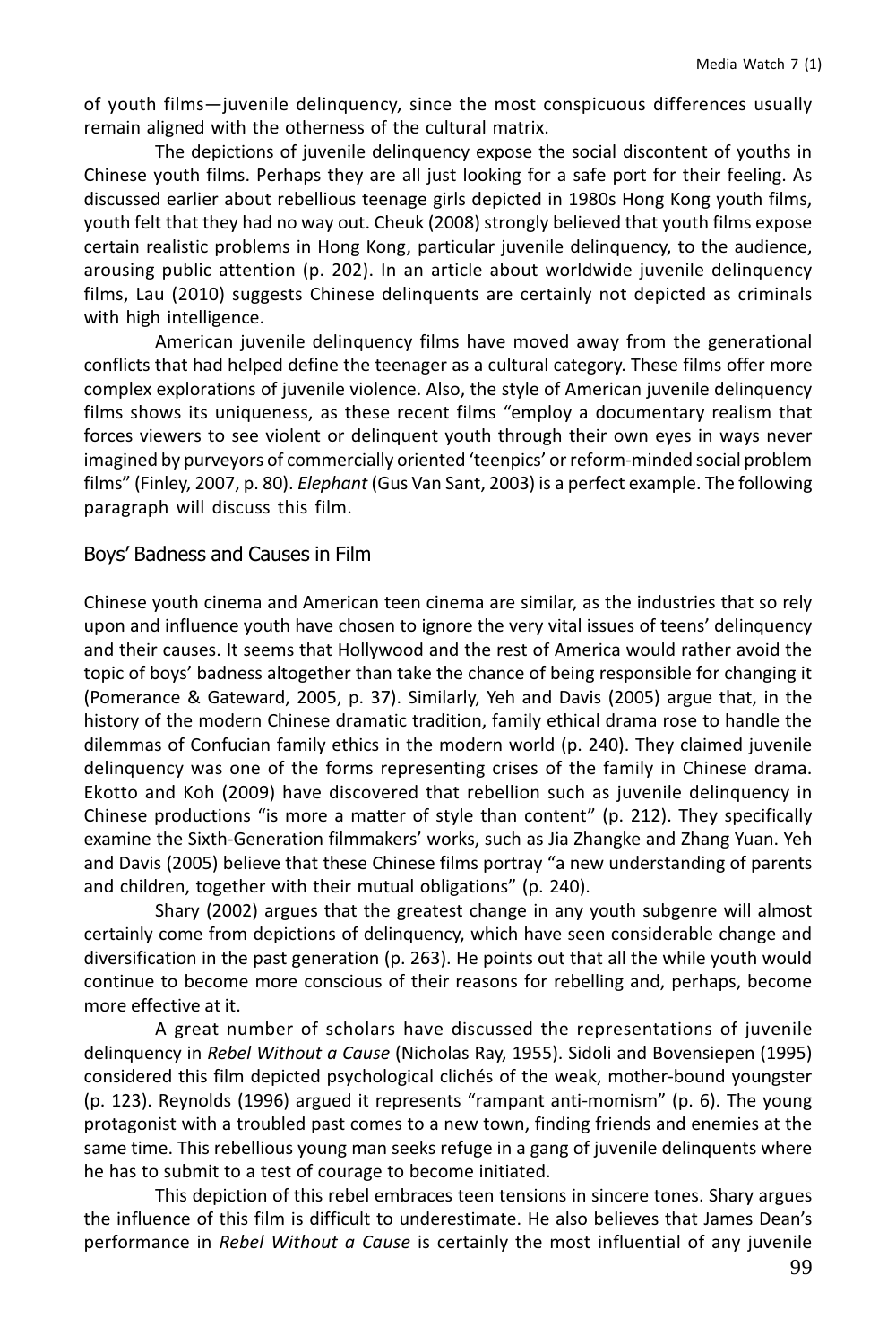delinquency depiction in American cinema (Pomerance & Gateward, 2005, p. 27). He (2005) claims that "[James Dean's] performance as Jim Stark, which embodied that image—that made the film such an indelible symbol of youth trying to discover themselves and declare their identity within the prosperous torments of the post-war world" (p. 21). Shary also fairly states that, unlike the issues of teen films in the 1950s, delinguency became increasingly difficult to address from the mid-1990s onward, primarily due to the real-life violence of numerous school shootings by students. He suggests the industry could not exaggerate the tragedy of the 1990s murders.

# **School Violence in Film**

Since the beginning of the 2000s, some teen films continued to portray school violence. Elephant portrays a day in the lives of a group of average teenage high school students. This film at first follows every student character and connects their daily routines with each other. In fact, there is only a short time before the campus shootings occur, following the lives of the teen characters both in and out of the school, as they are unaware of what is about to unfold. The murderers, or the juvenile delinguents, are two students who study in the same school. This film reveals the actual reason for their behaviours: they are always bullied at the school. One of the killers warns a student, before killing him, not to bully a kid like himself. Interestingly, the portrayal of this ringleader indicates that he is an accomplished but frustrated pianist and sketch artist. He and the other killer have a short love affair before the massacre, both citing the fact that they had never been kissed.

However, according to Shary (2005), "Elephant gave U.S. audiences little insight and little interest in the Columbine killings themselves" (p. 90). Bully (Larry Clark, 2001) and Zero Day (Ben Coccio, 2003) also take up the pressing issue of young men's anger and campus shootings. However, in another paper, Shary (2005) points out further films with arguably juvenile delinguent characters drew virtually no interest (Pomerance & Gateward, 2005, p. 36).

There is a general ebbing of extremist delinquency depictions in the 2000s, especially after the September 11 attacks. Although still controversial, juvenile violence on film is less a Hollywood phenomenon than in past years and is less likely to offer comforting answers for viewers of any age group (Finley, 2007, p. 80). Critics negatively received the independent film The United States of Leland (Matthew Ryan Hoge, 2003). Roger Ebert (2004) commented it was as cruel and senseless as the killings in Elephant, and declared this film "a moral muddle". The 2005 coming of age drama film Twelve and Holding (Michael Cuesta) also received negative feedback. Keith Uhlich (2006) criticised its screen writer and film director as having "just got off the boat from Eden and found themselves in the cities of the plain". Juvenile delinquency films favourably commented on by the audience are like gold dust round the cinema, and are very rare and sought-after. Thirteen (Catherine Hardwicke, 2003), which explores incidents of drugs, sex, and petty crime, is one of the juvenile delinguency films receiving positive reviews. The success of this film can be attributed to two young actresses' performances. One of them was nominated for the Academy Award and the other for the Golden Globes.

Chinese scholars and officials generally point to the following factors as causing the recent rise in delinguency: growing unemployment among youth; the disruption of the urban opportunity structure; growing divorce rates; increasing permissiveness of parents; and the inability of officials to control the influx and influence of harmful foreign TV, films, pornography, and customs (Regoli et al., 2011, p. 481). As delinquency continued to increase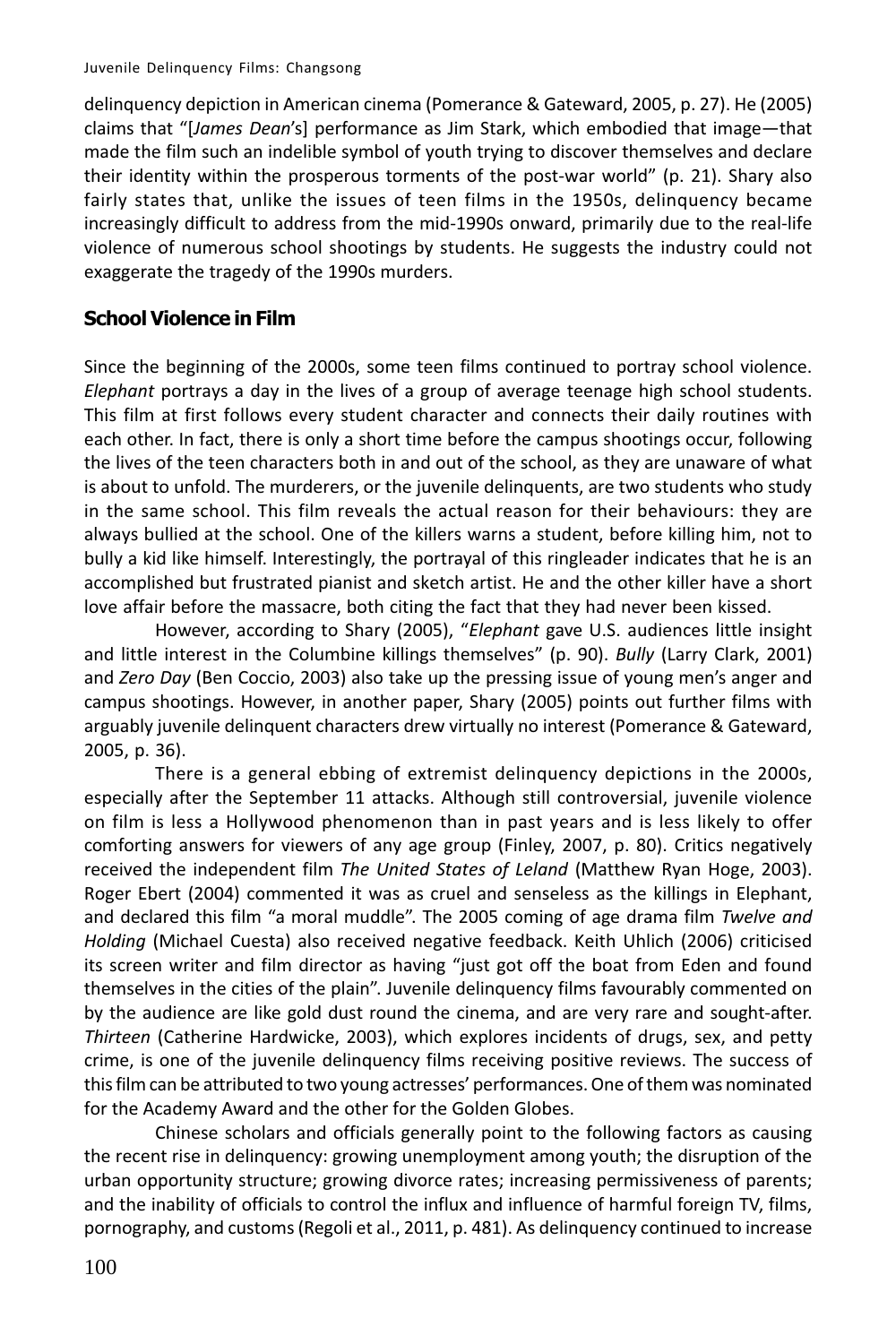during the 1990s, the Chinese government passed the Juvenile Delinquency Prevention Law in 1999. In real life, most juveniles are treated at the community level, typically within the child's neighborhood, where the juveniles will be turned over to their parents, teachers, or a neighborhood committee (ju wei hui) for help in better understanding correct moral values and behaviour.

In practice, Hong Kong society prefers disintegrative shaming rather than reiterative shaming. According to Jon Vagg's (Regoli et al., 2011, p. 170) survey of youths from Hong Kong, disintegrative shaming, in which delinquents were swiftly punished and stigmatized, was very effective as a method of social control. Disintegrative shaming, according to John Braithwaite (1999), divides the community by creating a class of outcasts (p. 55). And, the outcome of disintegrative shaming will often be that the outcasts will reintegrate themselves. Hence, the portrayals of juvenile delinguency in either Chinese cinema or Hong Kong cinema embody their participation in a life of rejection, stigmatization, and dramatized wrongdoing.

The cinematic images of Chinese juvenile delinquency include not only male, but also female, protagonists. Billy Tang's Sexy and Dangerous (Hong Kong), Kant Leung's Sexy and Dangerous 2 (Hong Kong), and Guan Xiaojie's film series Pubescence (China) show Chinese young girls' defiant, rebellious behaviours.

In reviewing 2000s Chinese youth cinema, the 'delinguent youth' subgenre portrays many faces of juvenile delinquency. Rebellion, dropping out of school, defiance, and teenage alienation are all phenomena portrayed in these films. Society was presented with such films as Walking on the Wide Side, and High Noon (Hong Kong).

Xi Ping, in Walking on the Wide Side, became a teenage fugitive representing the ambiguity and alienation of youths who were unaware of the gap between them and their 'uncaring and materialistic' parents. Painfully narrated, delinquency was portrayed as violent and threatening to community stability. The films depict images ranging from gangs and cigarettes, drugs in school and rapes, to drag strips; these films painted a picture of adolescence very alien to the viewer's own existence. The leading delinguent character in Walking on the Wild Side acts impulsively and attacks the target of his rage (a student). He obtains no support or guidance from his family but all the changes occur after he absconds from his hometown. It vividly demonstrates Braithwaite's viewpoint of his reintegrative shaming theory: "shaming in the community is ... a more mediated, subtle process then it is within the family" (Braithwaite, 1999, p. 76).

This film attempts to truly visualize young rebels' overwhelming ignorance. This film set in a coal mining area of China's Shanxi province and, thus, the environment in which the three young rebels' story develops seems to be 'crude' (pi rang). Accordingly, the lifestyle of the young gang is presented as a futureless setting in the impoverished town, but their young hearts fly restless without any behaviour boundaries.

Reviewing of Walking on the Wild Side in terms of the film's narrative, various binary oppositions come out which develop the arguments concerning ideology and identify the central message. A list of the oppositions which structure the narrative in this film is presented below (see table 1). The binary oppositions represent the different types of contradictions that those young rebels undergo physically and mentally. Loneliness depicted in this film is exactly social pain. The author believes that the rebellious behaviour is rooted in their loneliness, because the film shows the lack of proper friendship relations during adolescence, and/or the physical absence of meaningful people around a person and, all of these exist in society.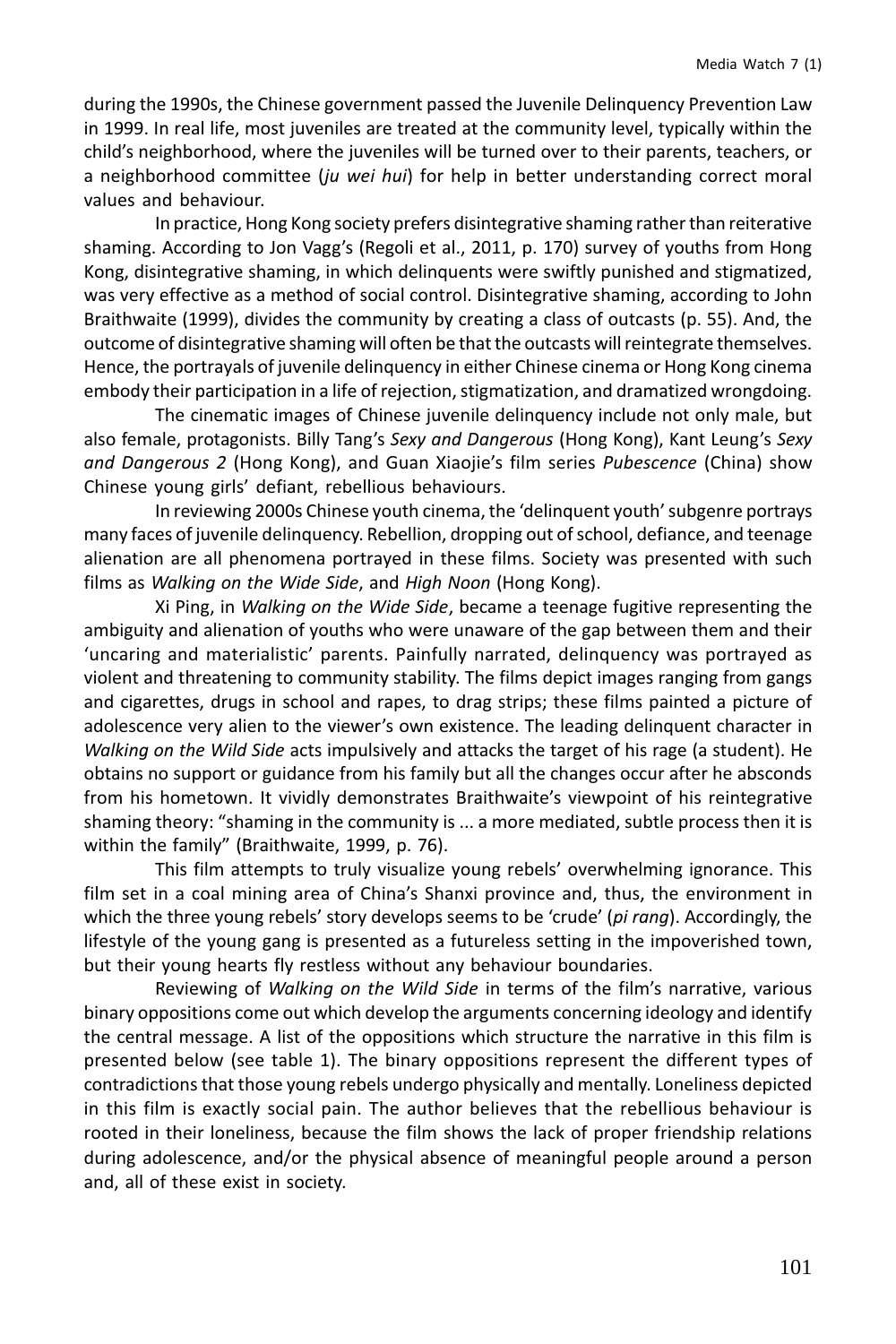Table 1: Binary oppositions in the film Walking on the Wild Side (2006)

Loneliness versus social life Adolescence versus adulthood Brutal world of teenagers versus consciousness Richness versus grassroots Home life versus fighting in street Life versus death

Another Chinese juvenile delinquency film Chongqing Blue (Wang Xiaoshuai, 2010) tells a story of a sea captain, who returns from a six-month journey to be told that his son has been gunned down by the police. In his quest to understand what happened, he realizes he knew very little about his own son. He starts a journey back to Chongqing, a city where he once lived. Ironically, the portrayal of the delinguent son in this film serves as a tool to lead to the father character's awareness of the impact of his repeated absence on the life of his child.

The sex video depicted in *High Noon*, which ultimately kills a schoolgirl, generally connects sexual pleasure and tragic vision, through the students' irresponsible, hypocritical behaviour depicted in this film; it also proclaims the status of moral values among youths in reality, as the author's earlier study shows that "62.30% of Hong Kong adolescents and young adults (below age 40) consider shooting/transferring sexual videos on their own mobile devices as satisfying their sexual pleasure, although only 24.59% of the total interviewees actually do so" (Wang et al., 2013, p. 285).

This film perfectly demonstrates that the link between mental abuse and juvenile delinguency has been well established. According to Leitz and Theiot (2013), "such media influences and cultural messages may be particularly problematic for adolescents, it is suggested that adolescents are more susceptible than adults to the influence of the media, peers, and fantasy" (p. 99). High Noon represents the special attention that should be given to exploring the important topics of psychosocial and developmental programs linked with teen stalking, the relationship between adolescent and adult stalking, the implications for social work, and the legal response to juvenile delinguency.

Simultaneously, society itself faces the real issue of Chinese juvenile delinguency, as "Chinese authorities report that juvenile delinquency has been on the increase for several years, with violence being a major component of juvenile crime; this rise in delinguency has been linked to China's ongoing social and economic upheaval that began in 1979 when the country first adopted its reform policies and embraced the outside world" (Siegel & Welsh, 2012, p. 623). In Hong Kong, although "supervision orders are the most commonly used aftercare program to help juvenile offenders make a successful transition from the correctional institution to their community" (Siegel & Welsh, 2012, p. 649), the activities of the young people in High Noon produced an image of adolescents still misbehaving as embodied in a group.

# **Conclusion**

A study such as this can only offer an overview and evaluation of past practices. This study submits that youth film is becoming a more active and popular genre. It provides a profile of Chinese youth cinema, comparing and contrasting it with American youth cinema. And, this study discusses representative perceptions of juvenile delinguency in the youth genre, so that the national differences in filmmaking and outcomes may be better understood and interpreted.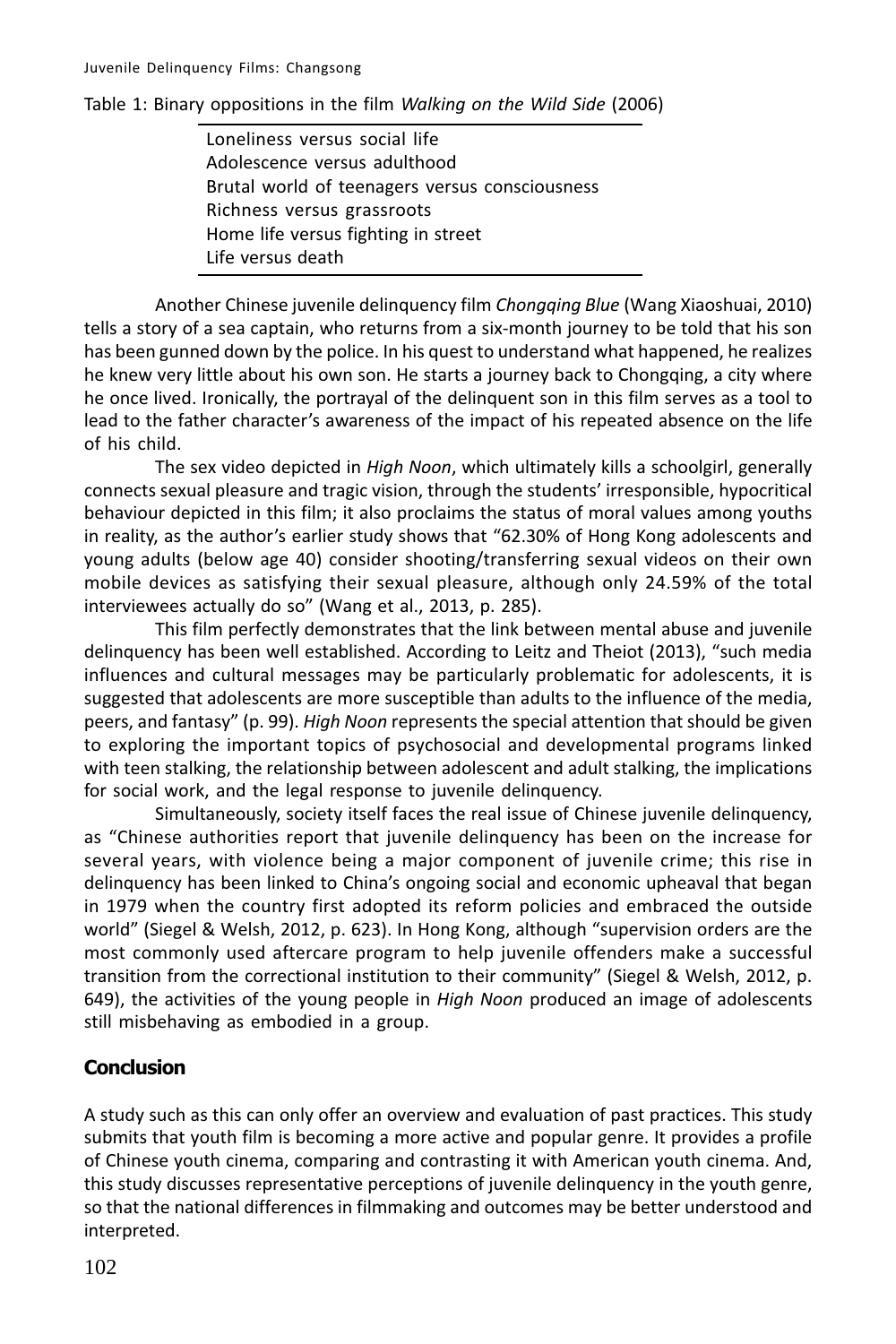### **Notes**

- <sup>1</sup> Confucius (551-479 BC) was a Chinese teacher, editor, politician, and philosopher of the Spring and Autumn period (Chun-qiu) of Chinese history. Confucius's principles had a basis in common Chinese tradition and belief. He championed strong family loyalty, ancestor worship, respect for elders by their children, and of husbands by their wives. Confucianism is a system of thought based on the teachings of Confucius, who lived from 551 to 479 B.C.E. If only one word were to be used to summarize the Chinese way of life for the last 2,000 years, the word would be Confucian.
- <sup>2</sup> Later Confucians posited five basic human relationships: father and son; elder brother and younger brother; husband and wife; ruler and government minister (or subjects); friend and friend (or friends). Any other human relationship could be seen as some variation of one of the five. According to Lee Dian Rainey, our roles are based on how we relate to one another - as a father or as a younger brother. In each case, our behaviour and our duty will be different, depending on what our role is in the relationship. "Confucius and Confucianism: The Essentials", John Wiley & Sons, (2010), p.28.
- <sup>3</sup> When Mengzi talks about filial piety, usually the emphasis was not particularly directed at the fatherand-son relationship but of the child-parent. Scholars in the Han dynasty had developed this fundamental principle of elevating the role of both the father in a family and the ruler in a state and transferred the expectation of filial piety to the ruler in place of the father, thus, exchanging the functions of father and ruler. "Father And Son in Confucianism And Christianity: A Comparative Study of Xunzi and Paul", Sussex Academic Press, (2007), p.6. Many scholars have reached a similar conclusion regarding the importance of the child-parent relationship in contemporary China. Chinese scholar Yu Dan, in her Sentiment of the Analects of Confucius published in 2008, pointed out that the current definition of father-and-son relationship does not reflect the ruler-and-subject, but 'filial piety' still functions as 'civic virtue' (gong gong mei de) in the society.
- It's a collection on early childhood education, including Chants, Tang Poems, Three-Character Scripture, 300 Characters. Di Zi Gui and Pamphlet of Chinese Surnames. Through an interesting and simple way to express Chinese classical culture and frequently used Chinese characters so that to improve children' language skills and enrich children' culture knowledge.
- Later Chronicles of the Han Dynasty is an official Chinese historical text covering the history of the Han Dynasty from 6 to 189. Fan Ye and other authors compiled it in the 5th century during the Liu Song Dynasty, using a number of earlier histories and documents as sources. The book is part of the early four historiographies of the Twenty-Four Histories canon, together with the Records of the Grand Historian, Book of Han, and Records of the Three Kingdoms. Parts 1 and 2 of Volume 79 were the biographies of Confucian scholars. Forty-six Confucian scholars were included.
- <sup>6</sup> Interviewed by the Film Biweekly (Volume 44) in 1980.
- <sup>7</sup> Kramer vs. Kramer is a 1979 American drama film adapted by Robert Benton from the novel by Avery Corman, and directed by Benton. The film tells the story of a married couple's divorce and its impact on everyone involved, including the couple's young son. It received five Academy Awards in 1979 in the categories of Best Picture, Best Director, Best Actor, Best Supporting Actress, and Best Adapted Screenplay.
- <sup>8</sup> The neighborhood committee is the lowest administrative unit in urban China and keeps updated records of all residents in their geographically defined neighborhood. Neighborhood committee members are familiar with members of the community, and refusal rates were kept low by using them to facilitate introductions to heads of households scheduled for interviews. The neighborhood committee also has knowledge about basic features of the population in the neighborhood, and the neighborhood committee is responsible for distributing the minimum living allowance to eligible households.

### **References**

- Anders, H., Cottle, S., Negrine, R., & Chris Newbold. (1998). Mass Communication Research Methods. London: Macmillan.
- Bell, D. A. (2010). China's New Confucianism: Politics and Everyday Life in a Changing Society. Princeton: Princeton University Press.
- Braithwaite, J. (1999). Crime, Shame and Reintegration. Cambridge: Cambridge University Press.
- Cheuk, P. T. (2008). Hong Kong New Wave Cinema (1978-2000). Bristol: Intellect Books.
- Cornelius, S., & Smith, I. H. (2002). New Chinese Cinema: Challenging Representations. London: Wallflower Press.
- Ebert, R. (1979). Kramer vs. Kramer. Chicago Sun-Times. Retrieve June 1, 2013, from http:// rogerebert.suntimes.com/apps/pbcs.dll/article?AID=/19791201/REVIEWS/41004001/1023